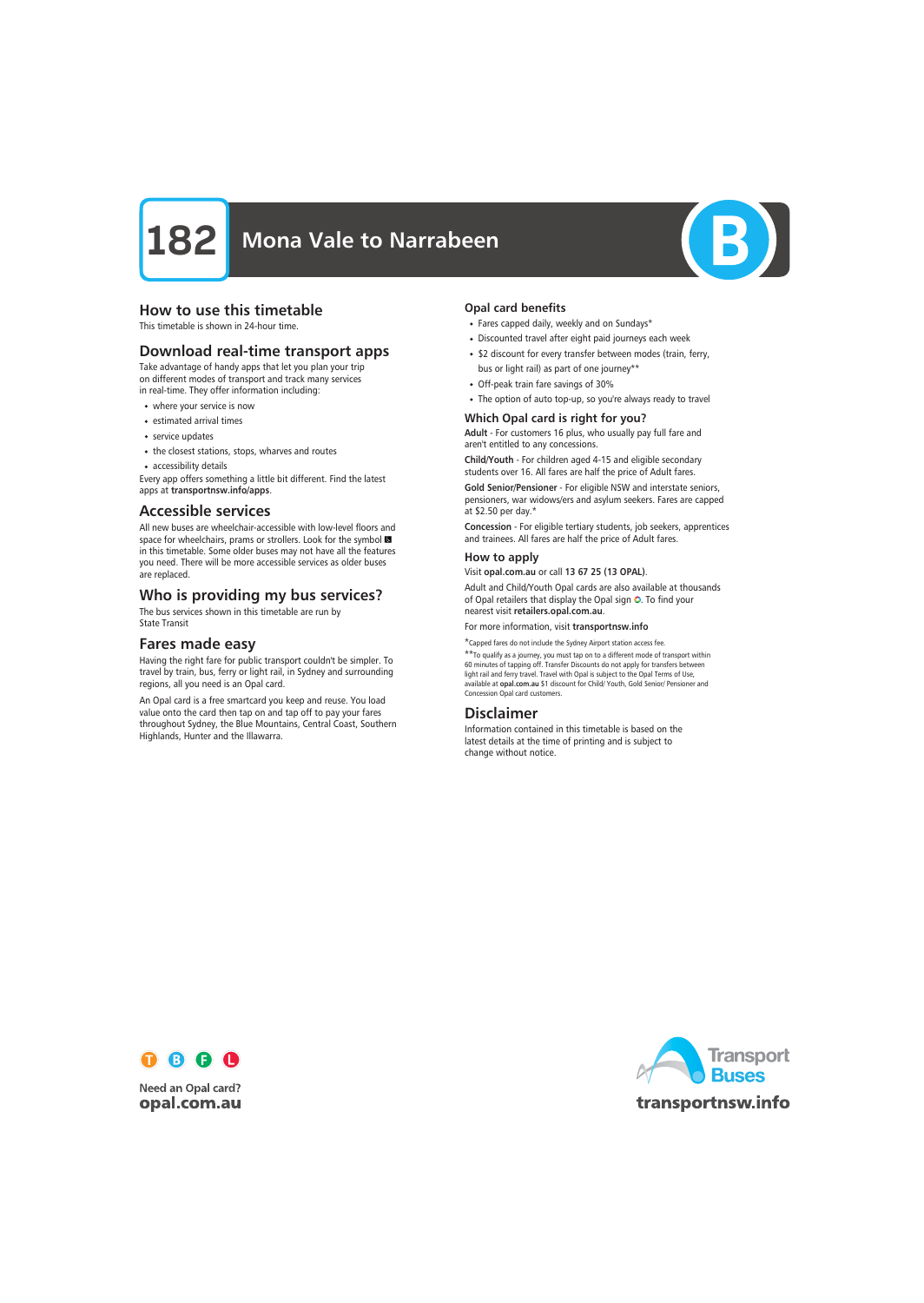

# Valid from: 26 Nov 2017<br>Note: Information is correct on da

NOTE: Information is correct on date of download.

| <b>Monday to Friday</b>                                                        | $\overline{a}$           | $\alpha$                                                          | $\overline{d}$           | $\overline{a}$                                              | $\overline{6}$    | $\overline{a}$          | $\overline{a}$                                  | $\sigma$                | $\alpha$ | $\overline{a}$    | $\overline{a}$ |
|--------------------------------------------------------------------------------|--------------------------|-------------------------------------------------------------------|--------------------------|-------------------------------------------------------------|-------------------|-------------------------|-------------------------------------------------|-------------------------|----------|-------------------|----------------|
| <b>Service Information</b>                                                     |                          |                                                                   | <sub>B</sub>             |                                                             |                   |                         |                                                 |                         |          |                   |                |
| Waterloo St before Pittwater Rd, Narrabeen                                     |                          | 07:18                                                             | 08:18                    | 09:18                                                       |                   |                         | 10:18 11:18 12:18 13:18 14:18 15:18             |                         |          |                   | 16:18          |
| Anana Rd near Rickard Rd, North Narrabeen                                      |                          |                                                                   |                          | 07:22 08:22 09:22 10:22 11:22 12:22 13:22 14:22 15:22 16:22 |                   |                         |                                                 |                         |          |                   |                |
| Kalang Rd opp Elanora Heights Shops, Elanora                                   | $\overline{\phantom{a}}$ |                                                                   |                          | 07:26 08:26 09:26 10:26 11:26 12:26 13:26 14:26 15:26 16:26 |                   |                         |                                                 |                         |          |                   |                |
| Heights                                                                        |                          |                                                                   |                          |                                                             |                   |                         |                                                 |                         |          |                   |                |
| Garden St near Powder Works Rd, North                                          |                          |                                                                   |                          | 07:30 08:29 09:29 10:29 11:29 12:29 13:29 14:29 15:30 16:30 |                   |                         |                                                 |                         |          |                   |                |
| Narrabeen                                                                      |                          |                                                                   |                          |                                                             |                   |                         |                                                 |                         |          |                   |                |
| Jacksons Rd near Warriewood Sq, Warriewood                                     |                          | 06:34 07:34                                                       |                          | 08:34 09:33 10:33 11:33 12:33 13:33                         |                   |                         |                                                 |                         |          | 14:34 15:35 16:34 |                |
| Garden St near Macpherson St, Warriewood                                       |                          | 06:37 07:37                                                       | 08:37                    |                                                             |                   |                         | 09:36 10:36 11:36 12:36 13:36 14:38 15:38 16:37 |                         |          |                   |                |
| Mater Maria College, School Grounds,                                           |                          |                                                                   | 08:40                    |                                                             |                   |                         |                                                 |                         |          |                   |                |
| Warriewood                                                                     |                          |                                                                   |                          |                                                             |                   |                         |                                                 |                         |          |                   |                |
| Samuel St near Mona Vale Rd, Mona Vale                                         |                          | $06:40$ $07:40$                                                   | 08:43                    | 09:39                                                       | 10:39             | 11:39                   | 12:39 13:39                                     |                         | 14:41    | 15:41             | 16:40          |
| Waratah St near Bungan St, Mona Vale                                           | 06:45                    | 07:45<br>$\overline{\phantom{a}}$                                 | 08:48                    | 09:44<br>÷,                                                 | 10:44             | 11:44                   | 12:44                                           | 13:44                   | 14:46    | 15:46             | 16:45          |
| Pittwater Place Shopping Centre, Park St, Mona                                 |                          |                                                                   | 08:51                    |                                                             |                   |                         |                                                 |                         |          |                   |                |
| Vale                                                                           |                          |                                                                   | $\overline{\phantom{a}}$ |                                                             | 10:47             |                         |                                                 |                         |          |                   |                |
| Village Park, Barrenjoey Rd, Mona Vale                                         |                          | 06:48 07:48                                                       |                          | 09:47                                                       |                   | 11:47                   | 12:47 13:47                                     |                         | 14:49    | 15:49             | 16:48          |
| <b>Monday to Friday</b>                                                        | $\overline{a}$           | $\overline{\mathbf{c}}$                                           | $\overline{\mathbf{r}}$  | $\overline{\mathbb{C}}$                                     | $\overline{6}$    | $\overline{\mathbf{c}}$ |                                                 |                         |          |                   |                |
| Waterloo St before Pittwater Rd, Narrabeen                                     |                          | 17:18 18:18                                                       | 19:18                    |                                                             | 20:18 21:18 22:18 |                         |                                                 |                         |          |                   |                |
| Anana Rd near Rickard Rd, North Narrabeen                                      |                          | 17:22 18:22                                                       |                          | 19:22 20:22 21:22 22:22                                     |                   |                         |                                                 |                         |          |                   |                |
| Kalang Rd opp Elanora Heights Shops, Elanora                                   | 17:26                    | 18:26                                                             |                          | 19:25 20:25 21:25 22:25                                     |                   |                         |                                                 |                         |          |                   |                |
| Heights                                                                        |                          |                                                                   |                          |                                                             |                   |                         |                                                 |                         |          |                   |                |
| Garden St near Powder Works Rd, North                                          |                          | 17:30 18:30 19:28 20:28 21:28 22:28                               |                          |                                                             |                   |                         |                                                 |                         |          |                   |                |
| Narrabeen                                                                      |                          |                                                                   |                          |                                                             |                   |                         |                                                 |                         |          |                   |                |
| Jacksons Rd near Warriewood Sq, Warriewood                                     | 17:34                    | 18:34                                                             |                          | 19:32 20:32 21:32 22:32                                     |                   |                         |                                                 |                         |          |                   |                |
| Garden St near Macpherson St, Warriewood                                       | 17:37                    | 18:37                                                             |                          | 19:35 20:35 21:35 22:35                                     |                   |                         |                                                 |                         |          |                   |                |
| Samuel St near Mona Vale Rd, Mona Vale                                         |                          | 17:40 18:40                                                       |                          | 19:38 20:38 21:38 22:38                                     |                   |                         |                                                 |                         |          |                   |                |
| Waratah St near Bungan St, Mona Vale                                           |                          | 17:45 18:45 19:43 20:43 21:43 22:43                               |                          |                                                             |                   |                         |                                                 |                         |          |                   |                |
| Village Park, Barrenjoey Rd, Mona Vale                                         |                          | 17:48 18:48 19:46 20:46 21:46 22:46                               |                          |                                                             |                   |                         |                                                 |                         |          |                   |                |
| Saturday                                                                       | $\sigma$                 | $\sigma$                                                          | $\overline{\mathbf{r}}$  | $\overline{a}$                                              | $\overline{d}$    | $\overline{a}$          | $\overline{\mathbf{b}}$                         | $\sigma$                | $\sigma$ | $\sigma$          | $\sigma$       |
| Waterloo St before Pittwater Rd, Narrabeen                                     |                          | 06:55 07:55 08:55                                                 |                          | 09:55 10:55 11:55                                           |                   |                         | 12:55 13:55                                     |                         | 14:55    | 15:55             | 16:55          |
| Anana Rd near Rickard Rd, North Narrabeen                                      |                          | 06:59 07:59 08:59 09:59 10:59 11:59 12:59 13:59 14:59             |                          |                                                             |                   |                         |                                                 |                         |          | 15:59             | 16:59          |
| Kalang Rd opp Elanora Heights Shops, Elanora                                   |                          | 07:02 08:02 09:02 10:02 11:02 12:02 13:02 14:02 15:02 16:02 17:02 |                          |                                                             |                   |                         |                                                 |                         |          |                   |                |
| Heights                                                                        |                          |                                                                   |                          |                                                             |                   |                         |                                                 |                         |          |                   |                |
| Garden St near Powder Works Rd, North                                          |                          | 07:05 08:05 09:06 10:06 11:06 12:06 13:06 14:06 15:06 16:06 17:06 |                          |                                                             |                   |                         |                                                 |                         |          |                   |                |
| Narrabeen                                                                      |                          |                                                                   |                          |                                                             |                   |                         |                                                 |                         |          |                   |                |
| Jacksons Rd near Warriewood Sq, Warriewood                                     |                          | 07:09 08:09 09:10 10:10 11:11                                     |                          |                                                             |                   | 12:11                   |                                                 | 13:10 14:10 15:10 16:10 |          |                   | 17:10          |
| Garden St near Macpherson St, Warriewood                                       |                          | 07:12 08:12 09:13 10:13 11:14 12:14 13:13 14:13 15:13 16:13 17:13 |                          |                                                             |                   |                         |                                                 |                         |          |                   |                |
| Samuel St near Mona Vale Rd, Mona Vale                                         |                          | 07:15 08:15 09:16 10:16 11:17 12:17 13:16 14:16 15:16 16:16 17:16 |                          |                                                             |                   |                         |                                                 |                         |          |                   |                |
| Waratah St near Bungan St, Mona Vale                                           |                          | 07:20 08:20 09:21                                                 |                          | 10:21 11:22 12:22 13:21 14:21 15:21 16:21 17:21             |                   |                         |                                                 |                         |          |                   |                |
| Village Park, Barrenjoey Rd, Mona Vale                                         |                          | 07:23 08:23 09:24 10:24 11:25 12:25 13:24 14:24 15:24 16:24 17:24 |                          |                                                             |                   |                         |                                                 |                         |          |                   |                |
| Saturday                                                                       | $\overline{6}$           | $\overline{\mathbf{a}}$                                           | $\overline{\mathbf{r}}$  |                                                             |                   |                         |                                                 |                         |          |                   |                |
| Waterloo St before Pittwater Rd, Narrabeen                                     |                          | 17:55 18:55 19:55                                                 |                          |                                                             |                   |                         |                                                 |                         |          |                   |                |
| Anana Rd near Rickard Rd, North Narrabeen                                      |                          | 17:59 18:59 19:59                                                 |                          |                                                             |                   |                         |                                                 |                         |          |                   |                |
| Kalang Rd opp Elanora Heights Shops, Elanora                                   |                          | 18:02 19:02 20:02                                                 |                          |                                                             |                   |                         |                                                 |                         |          |                   |                |
| Heights                                                                        |                          |                                                                   |                          |                                                             |                   |                         |                                                 |                         |          |                   |                |
| Garden St near Powder Works Rd, North                                          |                          | 18:05 19:05 20:05                                                 |                          |                                                             |                   |                         |                                                 |                         |          |                   |                |
| Narrabeen                                                                      |                          |                                                                   |                          |                                                             |                   |                         |                                                 |                         |          |                   |                |
|                                                                                |                          |                                                                   |                          |                                                             |                   |                         |                                                 |                         |          |                   |                |
| Jacksons Rd near Warriewood Sq, Warriewood                                     |                          | 18:09 19:09 20:09                                                 |                          |                                                             |                   |                         |                                                 |                         |          |                   |                |
| Garden St near Macpherson St, Warriewood                                       |                          | 18:12 19:12 20:12                                                 |                          |                                                             |                   |                         |                                                 |                         |          |                   |                |
| Samuel St near Mona Vale Rd, Mona Vale                                         |                          | 18:15 19:15 20:15                                                 |                          |                                                             |                   |                         |                                                 |                         |          |                   |                |
| Waratah St near Bungan St, Mona Vale<br>Village Park, Barrenjoey Rd, Mona Vale |                          | 18:20 19:20 20:20<br>18:23 19:23 20:23                            |                          |                                                             |                   |                         |                                                 |                         |          |                   |                |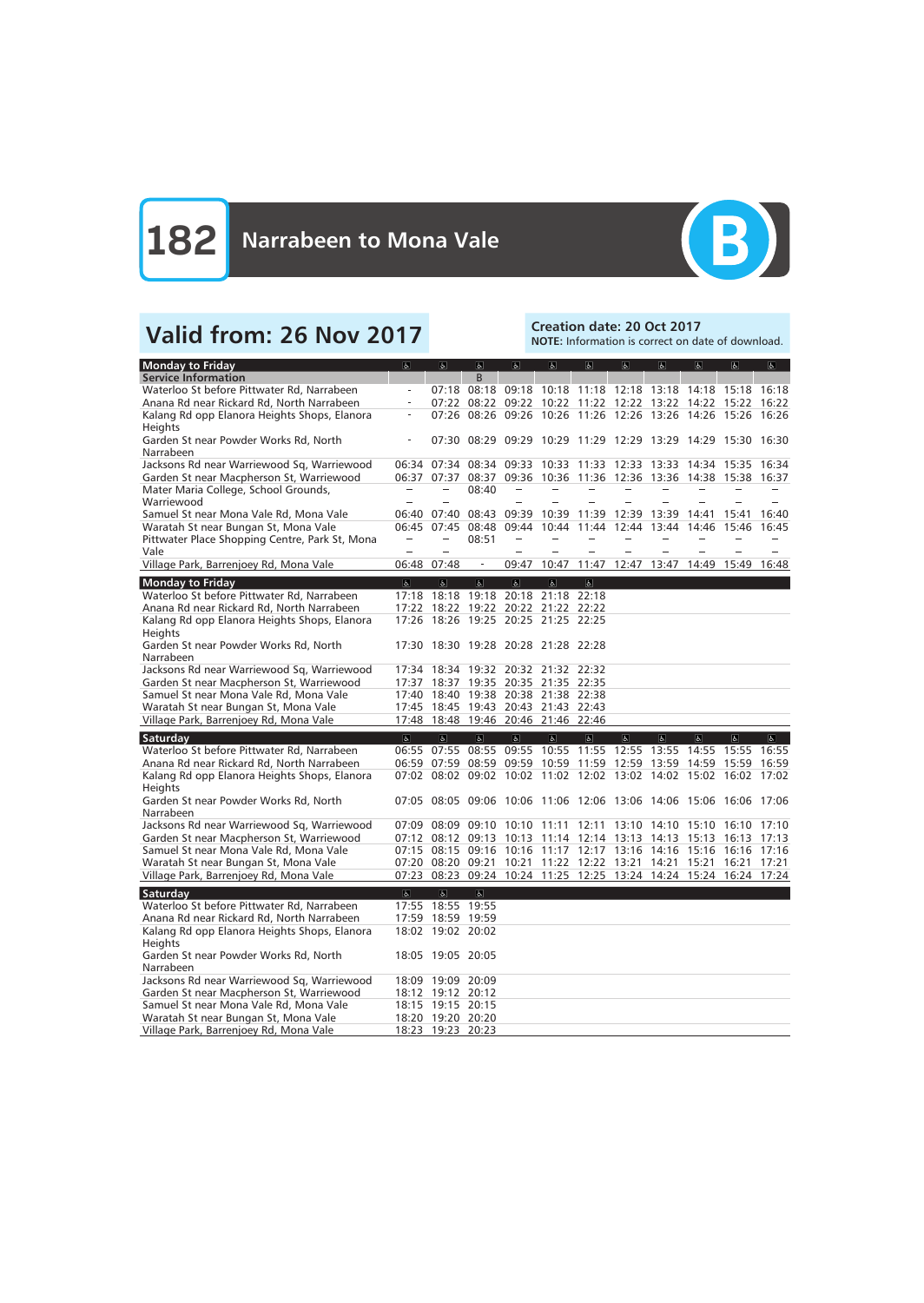**182** Narrabeen to Mona Vale



| <b>Sunday &amp; Public Holidays</b>                            | $\overline{a}$ | k.                | $\vert$  | d                                                                 | $\sigma$ | $\sigma$    | $\mathbf{A}$ | $\sigma$ | $ \mathbf{a} $ | $\overline{a}$ | $\mathbf{F}$ |
|----------------------------------------------------------------|----------------|-------------------|----------|-------------------------------------------------------------------|----------|-------------|--------------|----------|----------------|----------------|--------------|
| Waterloo St before Pittwater Rd, Narrabeen                     | 06:55          | 07.55             | 08:55    | 09:55                                                             |          | 10:55 11:55 | 12:55        | 13.55    | 14.55          | 15:55          | 16:55        |
| Anana Rd near Rickard Rd, North Narrabeen                      | 06:59          | 07:59             | 08:59    | 09:59                                                             | 10:59    | 11:59       | 12:59        | 13:59    | 14:59          | 15:59          | 16:59        |
| Kalang Rd opp Elanora Heights Shops, Elanora<br><b>Heights</b> | 07:02          | 08:02             | 09:02    | 10:02                                                             | 11:02    | 12:02       | 13:02        | 14:02    | 15:02          | 16:02          | 17:02        |
| Garden St near Powder Works Rd, North<br>Narrabeen             |                |                   |          | 07:05 08:05 09:06 10:06 11:06 12:06 13:06 14:06 15:06 16:06 17:06 |          |             |              |          |                |                |              |
| Jacksons Rd near Warriewood Sq, Warriewood                     | 07:09          | 08:09             | 09:10    | 10:10                                                             | 11:11    | 12:11       | 13:10        | 14:10    | 15:10          | 16:10          | 17:10        |
| Garden St near Macpherson St, Warriewood                       | 07:12          | 08:12             | 09:13    | 10:13                                                             | 11:14    | 12:14       | 13:13        | 14:13    | 15:13          | 16:13          | 17:13        |
| Samuel St near Mona Vale Rd, Mona Vale                         | 07:15          | 08:15             | 09:16    | 10:16                                                             | 11:17    | 12:17       | 13:16        | 14:16    | 15:16          | 16:16          | 17:16        |
| Waratah St near Bungan St, Mona Vale                           | 07:20          | 08:20             | 09:21    | 10:21                                                             |          | 11:22 12:22 | 13:21        | 14:21    | 15:21          | 16:21          | 17:21        |
| Village Park, Barrenjoey Rd, Mona Vale                         | 07:23          | 08:23             | 09:24    | 10:24                                                             |          | 11:25 12:25 | 13:24        | 14:24    | 15:24          | 16:24 17:24    |              |
| <b>Sunday &amp; Public Holidays</b>                            | $\overline{6}$ | $\overline{a}$    | $\sigma$ |                                                                   |          |             |              |          |                |                |              |
| Waterloo St before Pittwater Rd, Narrabeen                     | 17:55          | 18:55             | 19:55    |                                                                   |          |             |              |          |                |                |              |
| Anana Rd near Rickard Rd, North Narrabeen                      | 17:59          | 18:59             | 19:59    |                                                                   |          |             |              |          |                |                |              |
| Kalang Rd opp Elanora Heights Shops, Elanora<br><b>Heights</b> | 18:02          | 19:02 20:02       |          |                                                                   |          |             |              |          |                |                |              |
| Garden St near Powder Works Rd, North<br>Narrabeen             |                | 18:05 19:05 20:05 |          |                                                                   |          |             |              |          |                |                |              |
| Jacksons Rd near Warriewood Sq, Warriewood                     | 18:09          | 19:09             | 20:09    |                                                                   |          |             |              |          |                |                |              |
| Garden St near Macpherson St, Warriewood                       | 18:12          | 19:12             | 20:12    |                                                                   |          |             |              |          |                |                |              |
| Samuel St near Mona Vale Rd, Mona Vale                         | 18:15          | 19:15             | 20:15    |                                                                   |          |             |              |          |                |                |              |
| Waratah St near Bungan St, Mona Vale                           | 18:20          | 19:20             | 20:20    |                                                                   |          |             |              |          |                |                |              |
| Village Park, Barrenjoey Rd, Mona Vale                         |                | 18:23 19:23       | 20:23    |                                                                   |          |             |              |          |                |                |              |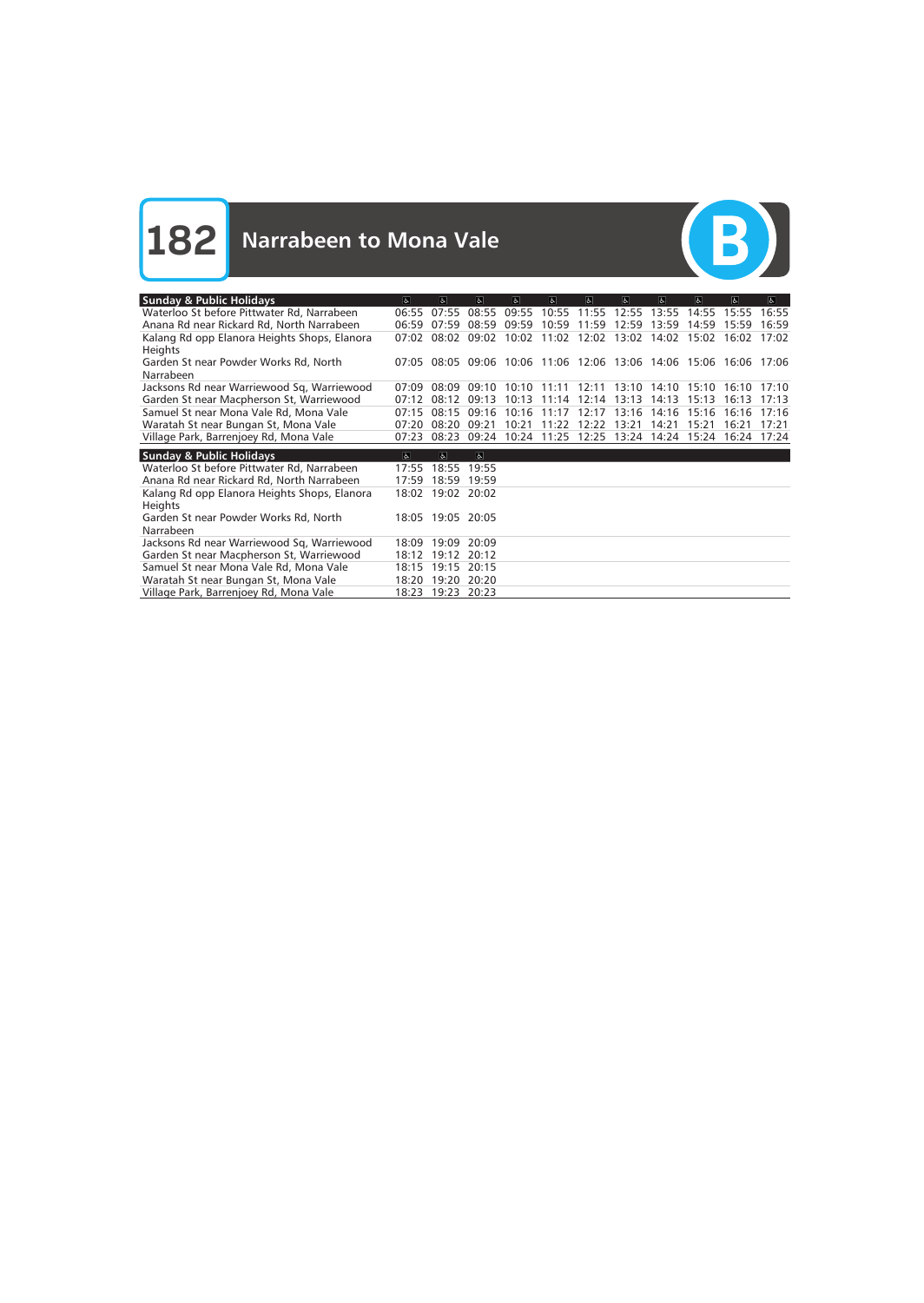

| Monday to Friday                                                                            | $\sigma$                | $ \mathbf{r} $                                                                         | $ \mathbf{f} $    | d                       | $\sigma$       | $\sigma$          | $\sigma$                                                          | $\sigma$       | $\overline{a}$                   | $ \mathbf{e} $ | $\mathbf{P}$            |
|---------------------------------------------------------------------------------------------|-------------------------|----------------------------------------------------------------------------------------|-------------------|-------------------------|----------------|-------------------|-------------------------------------------------------------------|----------------|----------------------------------|----------------|-------------------------|
| <b>Service Information</b>                                                                  |                         |                                                                                        |                   |                         |                |                   |                                                                   |                |                                  |                | A                       |
| Mona Vale Girl Guides, Barrenjoey Rd, Mona Vale 05:07 06:07                                 |                         |                                                                                        | 07:07             |                         |                |                   | 08:07 09:07 10:07 11:07 12:07 13:07                               |                |                                  | 14:07          | 15:07                   |
| Waratah St near Bungan St, Mona Vale                                                        |                         | $05:10$ $06:10$                                                                        | 07:10             | 08:10                   |                |                   | 09:10 10:10 11:10 12:10                                           |                | 13:10                            | 14:10          | 15:10                   |
| Samuel St near Mona Vale Rd, Mona Vale                                                      |                         |                                                                                        |                   |                         |                |                   | 05:15 06:15 07:15 08:15 09:15 10:15 11:15 12:15 13:15             |                |                                  | 14:15          | 15:15                   |
| Mater Maria College, School Grounds,                                                        |                         |                                                                                        |                   |                         |                |                   |                                                                   |                |                                  |                | 15:18                   |
| Warriewood                                                                                  |                         |                                                                                        |                   |                         |                |                   |                                                                   |                |                                  |                |                         |
| Garden St near Macpherson St, Warriewood                                                    | 05:18                   | 06:18                                                                                  | 07:18             | 08:18                   | 09:18          | 10:18             | 11:18                                                             | 12:18          | 13:18                            | 14:18          | 15:20                   |
| Jacksons Rd near Warriewood Sq, Warriewood                                                  | 05:21                   | 06:21                                                                                  | 07:21             | 08:21                   | 09:21 10:21    |                   | 11:21                                                             | 12:21          | 13:21                            | 14:22 15:25    |                         |
| Garden St at Powder Works Rd, North Narrabeen                                               | 05:25                   | 06:25                                                                                  | 07:26             | 08:27                   |                |                   | 09:26 10:26 11:26 12:26                                           |                | 13:26                            | 14:28 15:33    |                         |
| Elanora Heights Shops, Powder Works Rd,                                                     |                         |                                                                                        |                   |                         |                |                   | 05:28 06:28 07:29 08:31 09:29 10:29 11:29 12:29 13:29 14:31 15:38 |                |                                  |                |                         |
| Elanora Heights<br>Anana Rd near Rickard Rd, North Narrabeen                                | 05:31                   | 06:31                                                                                  | 07:33             |                         |                |                   | 08:36 09:32 10:32 11:32 12:32 13:32                               |                |                                  | 14:34 15:43    |                         |
| Pittwater Rd opp Narrabeen Reserve, Narrabeen                                               |                         | 05:34 06:36                                                                            | 07:38             | 08:41                   |                |                   | 09:37 10:37 11:37 12:37 13:37                                     |                |                                  | 14:39 15:49    |                         |
| Waterloo St before Pittwater Rd, Narrabeen                                                  |                         | 05:35 06:37                                                                            | 07:39             |                         |                |                   | 09:38 10:38 11:38 12:38 13:38 14:40 15:50                         |                |                                  |                |                         |
| Narabeen Lakes Public School, Park St, Narrabeen                                            |                         |                                                                                        |                   | 08:44                   |                |                   |                                                                   |                |                                  |                |                         |
|                                                                                             |                         |                                                                                        |                   |                         |                |                   |                                                                   |                |                                  |                |                         |
| <b>Monday to Friday</b>                                                                     | $\overline{\mathbf{c}}$ | $\overline{\mathbf{r}}$                                                                | $\sigma$          | $\mathbb{P}$            | $\overline{6}$ | $\sigma$          | $\overline{6}$                                                    |                |                                  |                |                         |
| Mona Vale Girl Guides, Barrenjoey Rd, Mona Vale                                             | 16:07                   | 17:07                                                                                  | 18:07             | 19:07                   |                | 20:07 21:07       | 22:07                                                             |                |                                  |                |                         |
| Waratah St near Bungan St, Mona Vale                                                        |                         | 16:10 17:10 18:10 19:10 20:10 21:10 22:10                                              |                   |                         |                |                   |                                                                   |                |                                  |                |                         |
| Samuel St near Mona Vale Rd, Mona Vale                                                      |                         | 16:15 17:15 18:15                                                                      |                   | 19:15 20:15 21:15 22:15 |                |                   |                                                                   |                |                                  |                |                         |
| Garden St near Macpherson St, Warriewood                                                    |                         | 16:18 17:18 18:18 19:18 20:18 21:18 22:18                                              |                   |                         |                |                   |                                                                   |                |                                  |                |                         |
| Jacksons Rd near Warriewood Sq, Warriewood                                                  |                         | 16:22 17:21                                                                            | 18:21             | 19:21                   |                | 20:21 21:21 22:21 |                                                                   |                |                                  |                |                         |
| Garden St at Powder Works Rd, North Narrabeen                                               |                         | 16:28 17:27 18:25 19:25 20:25 21:25 22:25<br>16:32 17:30 18:28 19:28 20:28 21:28 22:28 |                   |                         |                |                   |                                                                   |                |                                  |                |                         |
| Elanora Heights Shops, Powder Works Rd,<br>Elanora Heights                                  |                         |                                                                                        |                   |                         |                |                   |                                                                   |                |                                  |                |                         |
| Anana Rd near Rickard Rd, North Narrabeen                                                   |                         | 16:35 17:33 18:31                                                                      |                   | 19:31                   |                | 20:31 21:31       | 22:31                                                             |                |                                  |                |                         |
| Pittwater Rd opp Narrabeen Reserve, Narrabeen                                               |                         | 16:40 17:38 18:35 19:35 20:35 21:35 22:35                                              |                   |                         |                |                   |                                                                   |                |                                  |                |                         |
| Waterloo St before Pittwater Rd, Narrabeen                                                  |                         | 16:41 17:39 18:36 19:36 20:36 21:36 22:36                                              |                   |                         |                |                   |                                                                   |                |                                  |                |                         |
|                                                                                             |                         |                                                                                        |                   |                         |                |                   |                                                                   |                |                                  |                |                         |
| Saturday                                                                                    | $\overline{a}$          | $\overline{a}$                                                                         | $\overline{a}$    | $\overline{\mathbb{G}}$ | $\overline{6}$ | $\overline{b}$    | $\overline{b}$                                                    | $\overline{b}$ | $\overline{\sigma}$              | $ \mathbf{P} $ | $\overline{\mathbf{r}}$ |
| Mona Vale Girl Guides, Barrenjoey Rd, Mona Vale                                             |                         | 06:12 07:12                                                                            |                   |                         |                |                   | 08:12 09:12 10:12 11:12 12:12 13:12 14:12                         |                |                                  | 15:12          | 16:12                   |
| Waratah St near Bungan St, Mona Vale                                                        |                         | 06:15 07:15<br>06:20 07:20                                                             | 08:15             | 09:15                   |                |                   | 10:15 11:15 12:15 13:15                                           |                | 14:15                            | 15:15          | 16:15                   |
| Samuel St near Mona Vale Rd, Mona Vale                                                      |                         | 06:23 07:23                                                                            | 08:23 09:23       |                         |                | 10:23 11:23 12:23 | 08:20 09:20 10:20 11:20 12:20 13:20                               | 13:23          | 14:20 15:20 16:20<br>14:23 15:23 |                | 16:23                   |
| Garden St near Macpherson St, Warriewood                                                    |                         | 06:26 07:26                                                                            | 08:26 09:26       |                         |                |                   | 10:26 11:26 12:26 13:26                                           |                | 14:26                            | 15:26 16:26    |                         |
| Jacksons Rd near Warriewood Sq, Warriewood<br>Garden St at Powder Works Rd, North Narrabeen |                         | 06:31 07:31                                                                            | 08:31             | 09:31                   |                |                   | 10:32 11:32 12:32 13:32                                           |                | 14:32 15:32 16:31                |                |                         |
| Elanora Heights Shops, Powder Works Rd,                                                     |                         | 06:34 07:34 08:34 09:34 10:35 11:35 12:35                                              |                   |                         |                |                   |                                                                   |                | 13:35 14:35 15:35 16:34          |                |                         |
| Elanora Heights                                                                             |                         |                                                                                        |                   |                         |                |                   |                                                                   |                |                                  |                |                         |
| Anana Rd near Rickard Rd, North Narrabeen                                                   |                         |                                                                                        |                   |                         |                |                   | 06:38 07:38 08:38 09:38 10:39 11:39 12:39 13:39 14:39 15:39 16:38 |                |                                  |                |                         |
| Pittwater Rd opp Narrabeen Reserve, Narrabeen                                               |                         |                                                                                        |                   |                         |                |                   | 06:43 07:43 08:43 09:43 10:44 11:44 12:44 13:44 14:44 15:44 16:43 |                |                                  |                |                         |
| Waterloo St before Pittwater Rd, Narrabeen                                                  |                         |                                                                                        |                   |                         |                |                   | 06:44 07:44 08:44 09:44 10:45 11:45 12:45 13:45 14:45 15:45 16:44 |                |                                  |                |                         |
|                                                                                             | $\overline{\mathbf{g}}$ | $\overline{6}$                                                                         | $\overline{6}$    | $\overline{\mathbb{G}}$ |                |                   |                                                                   |                |                                  |                |                         |
| Saturday<br>Mona Vale Girl Guides, Barrenjoey Rd, Mona Vale                                 |                         | 17:12 18:12 19:12 20:12                                                                |                   |                         |                |                   |                                                                   |                |                                  |                |                         |
| Waratah St near Bungan St, Mona Vale                                                        | 17:15                   | 18:15 19:15                                                                            |                   | 20:15                   |                |                   |                                                                   |                |                                  |                |                         |
| Samuel St near Mona Vale Rd, Mona Vale                                                      |                         | 17:20 18:20 19:20 20:20                                                                |                   |                         |                |                   |                                                                   |                |                                  |                |                         |
| Garden St near Macpherson St, Warriewood                                                    |                         | 17:23 18:23 19:23 20:23                                                                |                   |                         |                |                   |                                                                   |                |                                  |                |                         |
| Jacksons Rd near Warriewood Sq, Warriewood                                                  | 17:26                   |                                                                                        | 18:26 19:26 20:26 |                         |                |                   |                                                                   |                |                                  |                |                         |
| Garden St at Powder Works Rd, North Narrabeen                                               | 17:31                   |                                                                                        | 18:31 19:31 20:31 |                         |                |                   |                                                                   |                |                                  |                |                         |
| Elanora Heights Shops, Powder Works Rd,                                                     |                         | 17:34 18:34 19:34 20:34                                                                |                   |                         |                |                   |                                                                   |                |                                  |                |                         |
| Elanora Heights                                                                             |                         |                                                                                        |                   |                         |                |                   |                                                                   |                |                                  |                |                         |
| Anana Rd near Rickard Rd, North Narrabeen                                                   |                         | 17:38 18:38 19:38 20:38                                                                |                   |                         |                |                   |                                                                   |                |                                  |                |                         |
| Pittwater Rd opp Narrabeen Reserve, Narrabeen                                               |                         | 17:43 18:43 19:43 20:43                                                                |                   |                         |                |                   |                                                                   |                |                                  |                |                         |
| Waterloo St before Pittwater Rd, Narrabeen                                                  |                         | 17:44 18:44 19:44 20:44                                                                |                   |                         |                |                   |                                                                   |                |                                  |                |                         |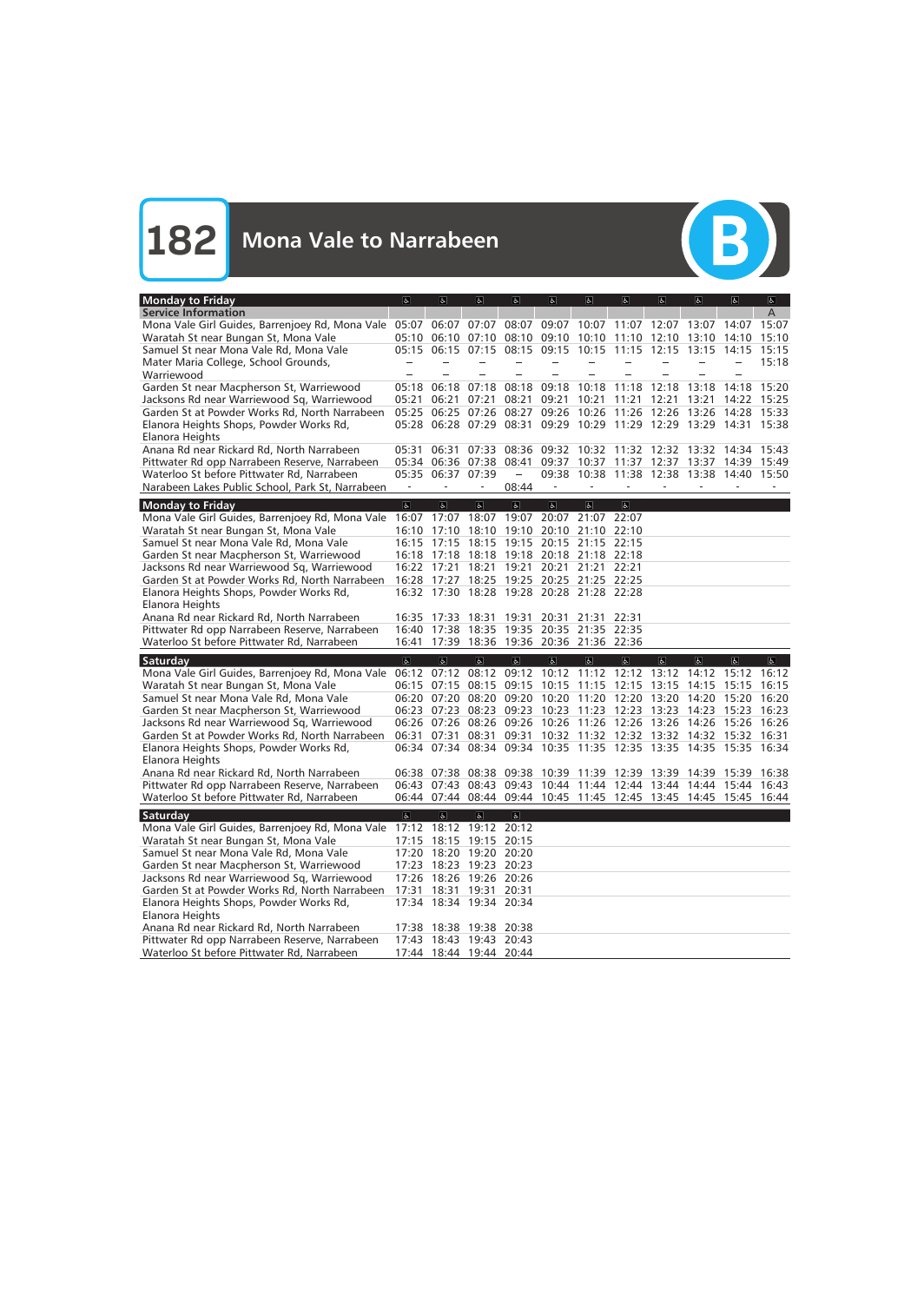

| <b>Sunday &amp; Public Holidays</b>                                                         | $\sigma$ | $\overline{a}$                   | $\sigma$    | $ \mathbf{f} \$ | $\sigma$ | 6                 | $\Delta$                                        | $\in$ | $\sigma$ | $\overline{a}$    | e     |
|---------------------------------------------------------------------------------------------|----------|----------------------------------|-------------|-----------------|----------|-------------------|-------------------------------------------------|-------|----------|-------------------|-------|
| Mona Vale Girl Guides, Barrenjoey Rd, Mona Vale                                             | 06:12    | 07.12                            | 08:12       | 09:12           | 10:12    | $11 \cdot 12$     | 12.12                                           | 13:12 | 14.12    | 15:12             | 16:12 |
| Waratah St near Bungan St, Mona Vale                                                        | 06:15    | 07:15                            | 08:15       | 09:15           | 10:15    | 11:15             | 12:15                                           | 13:15 | 14:15    | 15:15             | 16:15 |
| Samuel St near Mona Vale Rd, Mona Vale                                                      | 06:20    | 07:20                            | 08:20       | 09:20           | 10:20    | 11:20             | 12:20                                           | 13:20 | 14:20    | 15:20             | 16:20 |
| Garden St near Macpherson St, Warriewood                                                    | 06:23    | 07.23                            | 08:23       | 09:23           | 10:23    | 11:23             | 12:23                                           | 13:23 | 14:23    | 15:23             | 16:23 |
| Jacksons Rd near Warriewood Sq, Warriewood                                                  | 06:26    | 07.26                            | 08:26       | 09:26           | 10:26    | 11:26             | 12:26                                           | 13:26 | 14:26    | 15:26             | 16:26 |
| Garden St at Powder Works Rd, North Narrabeen                                               | 06:31    | 07:31                            | 08:31       | 09:31           |          | 10:32 11:32       | 12:32                                           | 13:32 | 14:32    | 15:32             | 16:31 |
| Elanora Heights Shops, Powder Works Rd,                                                     |          |                                  |             |                 |          |                   | 06:34 07:34 08:34 09:34 10:35 11:35 12:35 13:35 |       |          | 14:35 15:35 16:34 |       |
| Elanora Heights                                                                             |          |                                  |             |                 |          |                   |                                                 |       |          |                   |       |
| Anana Rd near Rickard Rd, North Narrabeen                                                   | 06:38    | 07:38                            | 08:38       | 09:38           |          | 10:39 11:39 12:39 |                                                 | 13:39 | 14:39    | 15:39             | 16:38 |
| Pittwater Rd opp Narrabeen Reserve, Narrabeen                                               | 06:43    | 07:43                            | 08:43       | 09:43           | 10:44    | 11:44             | 12:44                                           | 13:44 | 14:44    | 15:44             | 16:43 |
| Waterloo St before Pittwater Rd, Narrabeen                                                  | 06:44    | 07:44                            | 08:44       | 09:44           |          | 10:45 11:45 12:45 |                                                 | 13:45 | 14:45    | 15:45             | 16:44 |
|                                                                                             |          |                                  |             |                 |          |                   |                                                 |       |          |                   |       |
|                                                                                             |          |                                  |             |                 |          |                   |                                                 |       |          |                   |       |
| <b>Sunday &amp; Public Holidays</b>                                                         | $\sigma$ | $\sigma$                         | $\sigma$    | $\sigma$        |          |                   |                                                 |       |          |                   |       |
| Mona Vale Girl Guides, Barrenjoey Rd, Mona Vale                                             | 17:12    | 18:12                            | 19.12       | 20:12           |          |                   |                                                 |       |          |                   |       |
| Waratah St near Bungan St, Mona Vale                                                        | 17:15    | 18:15                            | 19:15       | 20:15           |          |                   |                                                 |       |          |                   |       |
| Samuel St near Mona Vale Rd, Mona Vale                                                      | 17:20    | 18:20                            | 19:20       | 20:20           |          |                   |                                                 |       |          |                   |       |
| Garden St near Macpherson St, Warriewood                                                    | 17:23    | 18:23                            | 19:23       | 20:23           |          |                   |                                                 |       |          |                   |       |
| Jacksons Rd near Warriewood Sq, Warriewood                                                  | 17:26    | 18:26                            | 19:26       | 20:26           |          |                   |                                                 |       |          |                   |       |
| Garden St at Powder Works Rd, North Narrabeen                                               | 17:31    | 18:31                            | 19:31       | 20:31           |          |                   |                                                 |       |          |                   |       |
| Elanora Heights Shops, Powder Works Rd,                                                     |          | 17:34 18:34                      | 19:34 20:34 |                 |          |                   |                                                 |       |          |                   |       |
| Elanora Heights                                                                             |          |                                  |             |                 |          |                   |                                                 |       |          |                   |       |
| Anana Rd near Rickard Rd, North Narrabeen                                                   | 17:38    | 18:38                            | 19:38       | 20:38           |          |                   |                                                 |       |          |                   |       |
| Pittwater Rd opp Narrabeen Reserve, Narrabeen<br>Waterloo St before Pittwater Rd, Narrabeen | 17:43    | 18:43<br>17:44 18:44 19:44 20:44 | 19:43       | 20:43           |          |                   |                                                 |       |          |                   |       |